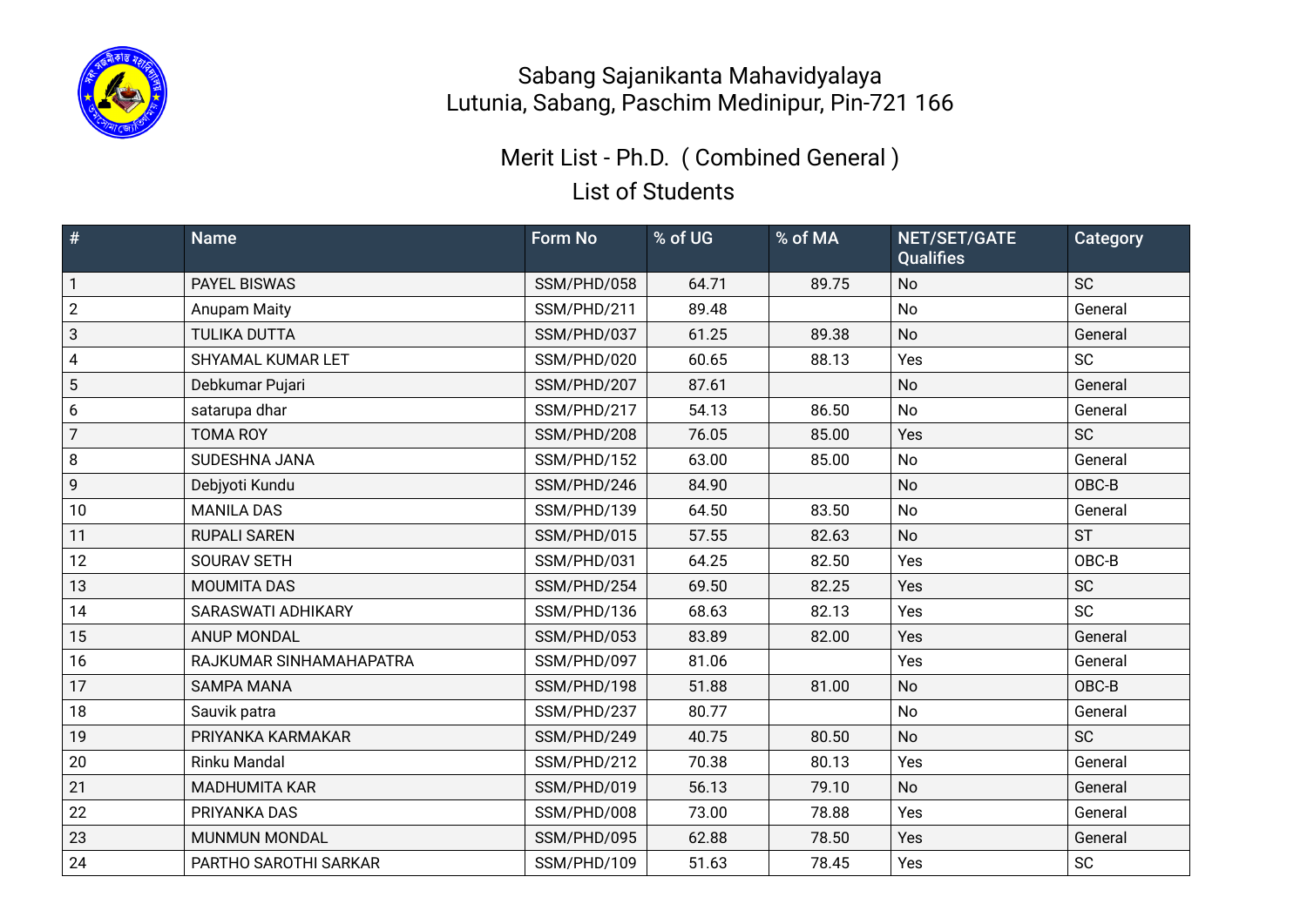

| #  | <b>Name</b>            | <b>Form No</b> | % of UG | % of MA | NET/SET/GATE<br><b>Qualifies</b> | Category  |
|----|------------------------|----------------|---------|---------|----------------------------------|-----------|
| 25 | <b>GAUTAM MANDAL</b>   | SSM/PHD/099    | 63.50   | 78.38   | Yes                              | <b>SC</b> |
| 26 | Madhuchhanda Maity     | SSM/PHD/203    | 72.50   | 77.80   | No                               | General   |
| 27 | Sourav Mitra           | SSM/PHD/194    | 57.00   | 77.40   | Yes                              | <b>SC</b> |
| 28 | Nityagopal patra       | SSM/PHD/233    | 76.97   |         | No                               | General   |
| 29 | MONJOREE GHOSAL        | SSM/PHD/046    | 58.13   | 76.30   | Yes                              | General   |
| 30 | <b>SOUMEN SASMAL</b>   | SSM/PHD/076    | 60.00   | 76.00   | Yes                              | OBC-A     |
| 31 | <b>SUMAN SASMAL</b>    | SSM/PHD/077    | 60.38   | 75.60   | Yes                              | OBC-A     |
| 32 | PINKI MONDAL           | SSM/PHD/119    | 66.38   | 75.50   | <b>No</b>                        | General   |
| 33 | <b>NABA KUMAR SHAW</b> | SSM/PHD/250    | 72.13   | 75.38   | Yes                              | General   |
| 34 | <b>SUSMITA JANA</b>    | SSM/PHD/209    | 76.75   | 75.13   | Yes                              | General   |
| 35 | <b>RANJITA DAS</b>     | SSM/PHD/175    | 40.13   | 75.10   | <b>No</b>                        | <b>SC</b> |
| 36 | SUPRIYA SINGHA         | SSM/PHD/222    | 70.25   | 75.00   | Yes                              | General   |
| 37 | <b>SUJOY BAG</b>       | SSM/PHD/193    | 57.50   | 74.88   | Yes                              | <b>SC</b> |
| 38 | SHILPA RAKSHIT         | SSM/PHD/122    | 56.63   | 74.88   | Yes                              | OBC-B     |
| 39 | DIBYENDU CHAKRABORTY   | SSM/PHD/089    | 57.13   | 74.63   | Yes                              | General   |
| 40 | NIBEDITA GHOSAL        | SSM/PHD/026    | 61.00   | 74.50   | Yes                              | General   |
| 41 | <b>SUCHETA MONDAL</b>  | SSM/PHD/047    | 54.37   | 74.50   | Yes                              | General   |
| 42 | <b>MUNMUN MAITY</b>    | SSM/PHD/018    | 59.62   | 74.50   | Yes                              | General   |
| 43 | RAMESH HEMBROM         | SSM/PHD/190    | 55.75   | 74.50   | Yes                              | <b>ST</b> |
| 44 | MOUMITA KOTAL          | SSM/PHD/180    | 43.00   | 74.00   | No                               | General   |
| 45 | SOUVIK MONDAL          | SSM/PHD/165    | 70.49   | 73.50   | Yes                              | General   |
| 46 | <b>Biswajit Mandal</b> | SSM/PHD/162    | 64.63   | 73.50   | <b>No</b>                        | General   |
| 47 | Subhash Mondal         | SSM/PHD/061    | 67.11   | 73.20   | <b>No</b>                        | SC        |
| 48 | <b>SUSMITA JANA</b>    | SSM/PHD/062    | 64.25   | 72.88   | Yes                              | OBC-B     |
| 49 | SABUA MURMU            | SSM/PHD/220    | 52.38   | 72.7    | Yes                              | <b>ST</b> |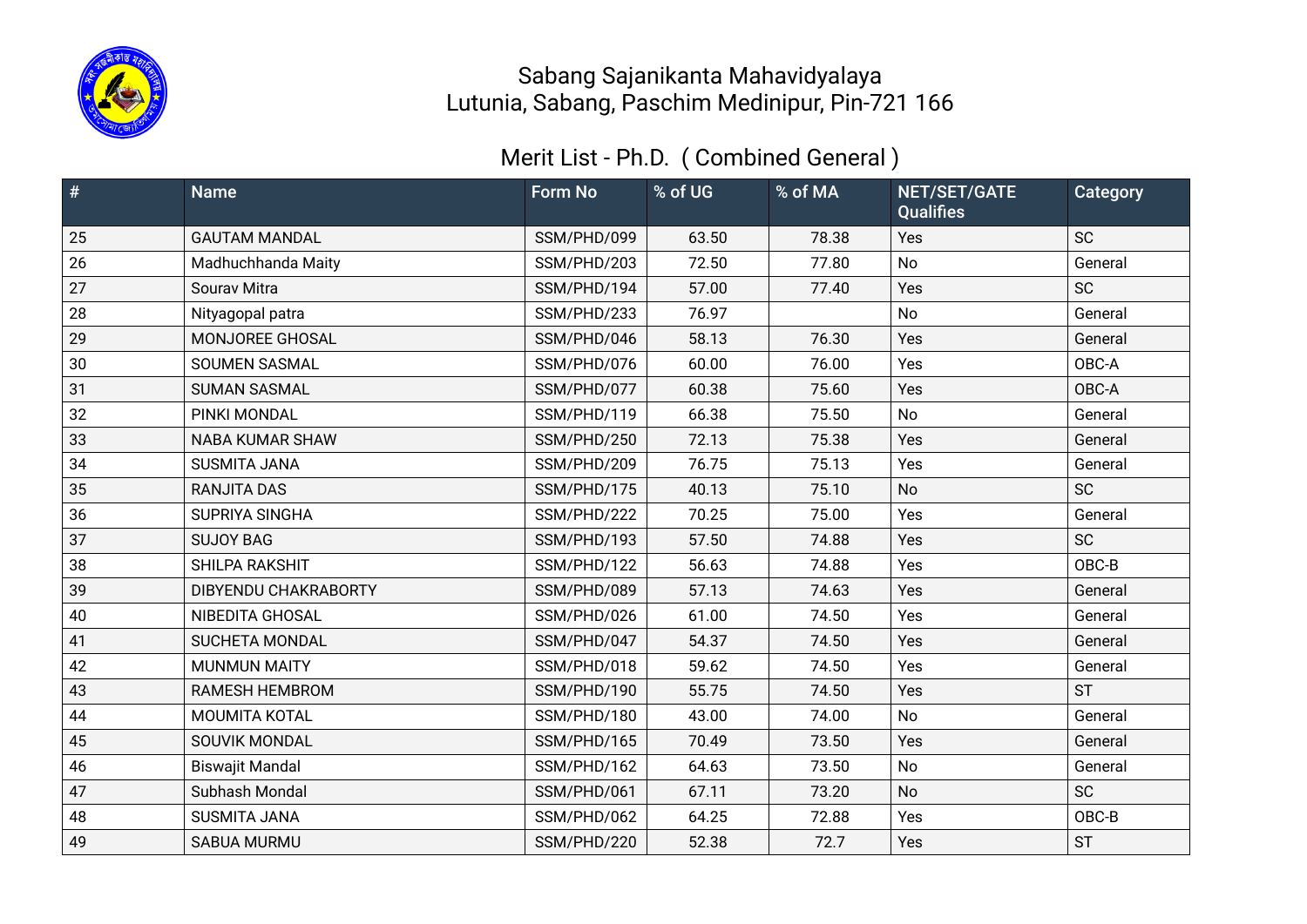

| #  | <b>Name</b>                    | <b>Form No</b> | % of UG | % of MA | NET/SET/GATE<br><b>Qualifies</b> | Category  |
|----|--------------------------------|----------------|---------|---------|----------------------------------|-----------|
| 50 | <b>BAISHAKHI KANDAR MONDAL</b> | SSM/PHD/112    | 63.00   | 72.50   | Yes                              | <b>SC</b> |
| 51 | PRIYANKA RANA                  | SSM/PHD/039    | 62.75   | 72.40   | Yes                              | <b>SC</b> |
| 52 | <b>MANIK ROY</b>               | SSM/PHD/131    | 50.00   | 72.40   | Yes                              | <b>SC</b> |
| 53 | <b>SONALI GIRI</b>             | SSM/PHD/088    | 61.38   | 72.30   | Yes                              | General   |
| 54 | <b>SAMARESH DAS</b>            | SSM/PHD/145    | 74.75   | 72.20   | Yes                              | <b>SC</b> |
| 55 | <b>SUSMITA BERA KAR</b>        | SSM/PHD/121    | 51.50   | 72.20   | <b>No</b>                        | General   |
| 56 | <b>RUMA GARAI</b>              | SSM/PHD/232    | 67.50   | 72.00   | Yes                              | OBC-B     |
| 57 | <b>AYAN MARICK</b>             | SSM/PHD/004    | 74.00   | 72.00   | Yes                              | OBC-B     |
| 58 | <b>ANAMIKA PANDIT</b>          | SSM/PHD/149    | 60.56   | 71.90   | Yes                              | <b>SC</b> |
| 59 | Anudha Lepcha                  | SSM/PHD/022    | 70.30   | 71.75   | Yes                              | <b>ST</b> |
| 60 | <b>KOUSHIK MISHRA</b>          | SSM/PHD/040    | 61.00   | 71.75   | No                               | General   |
| 61 | SOMNATH BARMAN                 | SSM/PHD/242    | 71.74   |         | <b>No</b>                        | <b>SC</b> |
| 62 | <b>ANANYA ROY</b>              | SSM/PHD/013    | 67.00   | 71.49   | Yes                              | General   |
| 63 | <b>UMA BERA</b>                | SSM/PHD/100    | 58.88   | 71.30   | <b>No</b>                        | General   |
| 64 | <b>ASTAMI BEJ</b>              | SSM/PHD/073    | 69.00   | 71.25   | Yes                              | OBC-B     |
| 65 | PROHLAD HALDER                 | SSM/PHD/230    | 60.00   | 71.00   | Yes                              | <b>SC</b> |
| 66 | Puja mondal                    | SSM/PHD/229    | 58.88   | 70.90   | Yes                              | <b>SC</b> |
| 67 | PARAMITA CHATTERJEE BANERJEE   | SSM/PHD/120    | 50.88   | 70.80   | <b>No</b>                        | General   |
| 68 | <b>SUBHRA CHATTERJEE</b>       | SSM/PHD/184    | 54.75   | 70.75   | Yes                              | General   |
| 69 | ANUBHAB HAZA                   | SSM/PHD/221    | 63.75   | 70.70   | Yes                              | <b>SC</b> |
| 70 | <b>SANGITA ROY</b>             | SSM/PHD/151    | 59.00   | 70.70   | Yes                              | General   |
| 71 | <b>SARASWATI HEMBRAM</b>       | SSM/PHD/106    | 53.00   | 70.63   | <b>No</b>                        | <b>ST</b> |
| 72 | POMY DASGUPTA                  | SSM/PHD/227    | 48.13   | 70.30   | <b>No</b>                        | General   |
| 73 | DEBABRATA JANA                 | SSM/PHD/216    | 52.13   | 70.29   | Yes                              | General   |
| 74 | Jeniba Ahmed                   | SSM/PHD/057    | 50.00   | 70.25   | No                               | OBC-A     |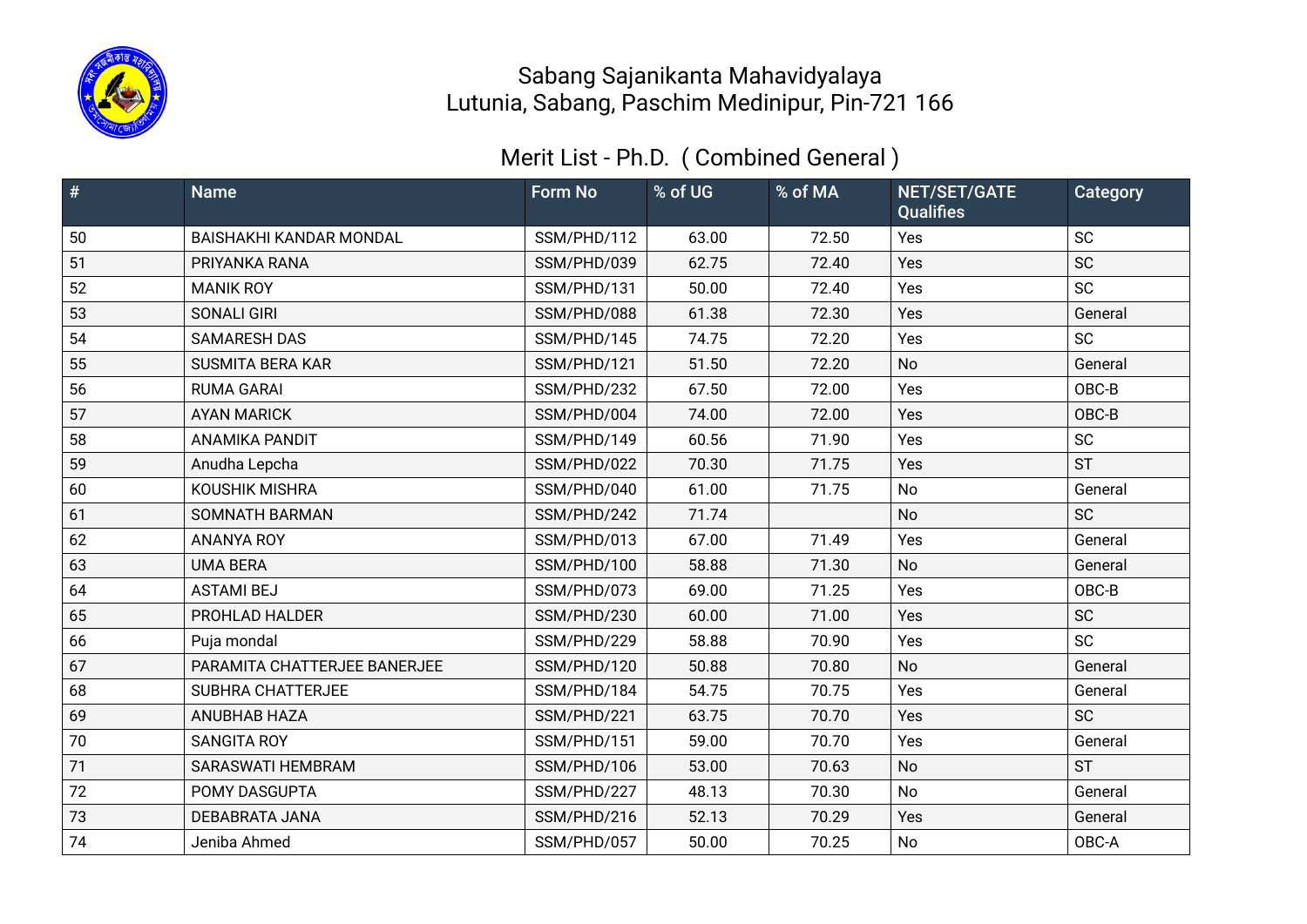

| #  | <b>Name</b>                  | <b>Form No</b> | % of UG | % of MA | NET/SET/GATE<br><b>Qualifies</b> | Category  |
|----|------------------------------|----------------|---------|---------|----------------------------------|-----------|
| 75 | Rakesh Kol                   | SSM/PHD/205    | 57.25   | 70.17   | Yes                              | <b>ST</b> |
| 76 | <b>APURBA DAS</b>            | SSM/PHD/248    | 70.02   |         | <b>No</b>                        | General   |
| 77 | <b>GOUTAM SAMANTA</b>        | SSM/PHD/214    | 61.25   | 70.00   | Yes                              | General   |
| 78 | MD ABDUL KADIR AHAMED        | SSM/PHD/009    | 56.25   | 69.83   | Yes                              | OBC-A     |
| 79 | <b>RAKESH DAS</b>            | SSM/PHD/191    | 69.50   | 69.80   | Yes                              | OBC-B     |
| 80 | <b>TIYASA GUCHAIT</b>        | SSM/PHD/083    | 60.38   | 69.63   | No                               | General   |
| 81 | KHUKUMANI HANSDA             | SSM/PHD/051    | 59.50   | 68.88   | Yes                              | <b>ST</b> |
| 82 | Papiya Dutta                 | SSM/PHD/156    | 63.50   | 68.75   | Yes                              | General   |
| 83 | Supriya Baidya               | SSM/PHD/054    | 61.63   | 68.63   | Yes                              | SC        |
| 84 | PRIYANKA BERA                | SSM/PHD/059    | 61.38   | 68.13   | Yes                              | <b>SC</b> |
| 85 | ANOWAR HOSSAIN MONDAL        | SSM/PHD/213    | 81.95   | 68.06   | Yes                              | OBC-A     |
| 86 | <b>SAGAR SARKAR</b>          | SSM/PHD/056    | 58.25   | 68.00   | Yes                              | <b>SC</b> |
| 87 | <b>SANTU GANGULY</b>         | SSM/PHD/065    | 55.75   | 68.00   | Yes                              | General   |
| 88 | Supriya Sui                  | SSM/PHD/210    | 75.25   | 67.88   | Yes                              | OBC-A     |
| 89 | <b>KANAK RANJAN GUCHHAIT</b> | SSM/PHD/072    | 65.75   | 67.88   | Yes                              | General   |
| 90 | <b>SAYAN SINHA</b>           | SSM/PHD/017    | 50.88   | 67.88   | Yes                              | OBC-B     |
| 91 | ANINDITA ADHIKARI            | SSM/PHD/235    | 68.60   | 67.80   | Yes                              | General   |
| 92 | SAMPA JADAV                  | SSM/PHD/228    | 61.00   | 67.70   | <b>No</b>                        | General   |
| 93 | <b>KOYEL DAS</b>             | SSM/PHD/255    | 65.13   | 67.70   | Yes                              | General   |
| 94 | <b>MOUMITA DAS</b>           | SSM/PHD/158    | 72.88   | 67.63   | Yes                              | <b>SC</b> |
| 95 | CHANDAN KUMAR MANNA          | SSM/PHD/256    | 62.38   | 67.50   | No                               | General   |
| 96 | <b>SUDIP KARMAKAR</b>        | SSM/PHD/177    | 56.38   | 67.50   | Yes                              | General   |
| 97 | PAPIA BERA                   | SSM/PHD/055    | 43.00   | 67.30   | <b>No</b>                        | General   |
| 98 | <b>VIVEK ROY</b>             | SSM/PHD/142    | 53.75   | 67.10   | Yes                              | General   |
| 99 | <b>ASLAM ALI</b>             | SSM/PHD/140    | 52.88   | 67.00   | Yes                              | OBC-A     |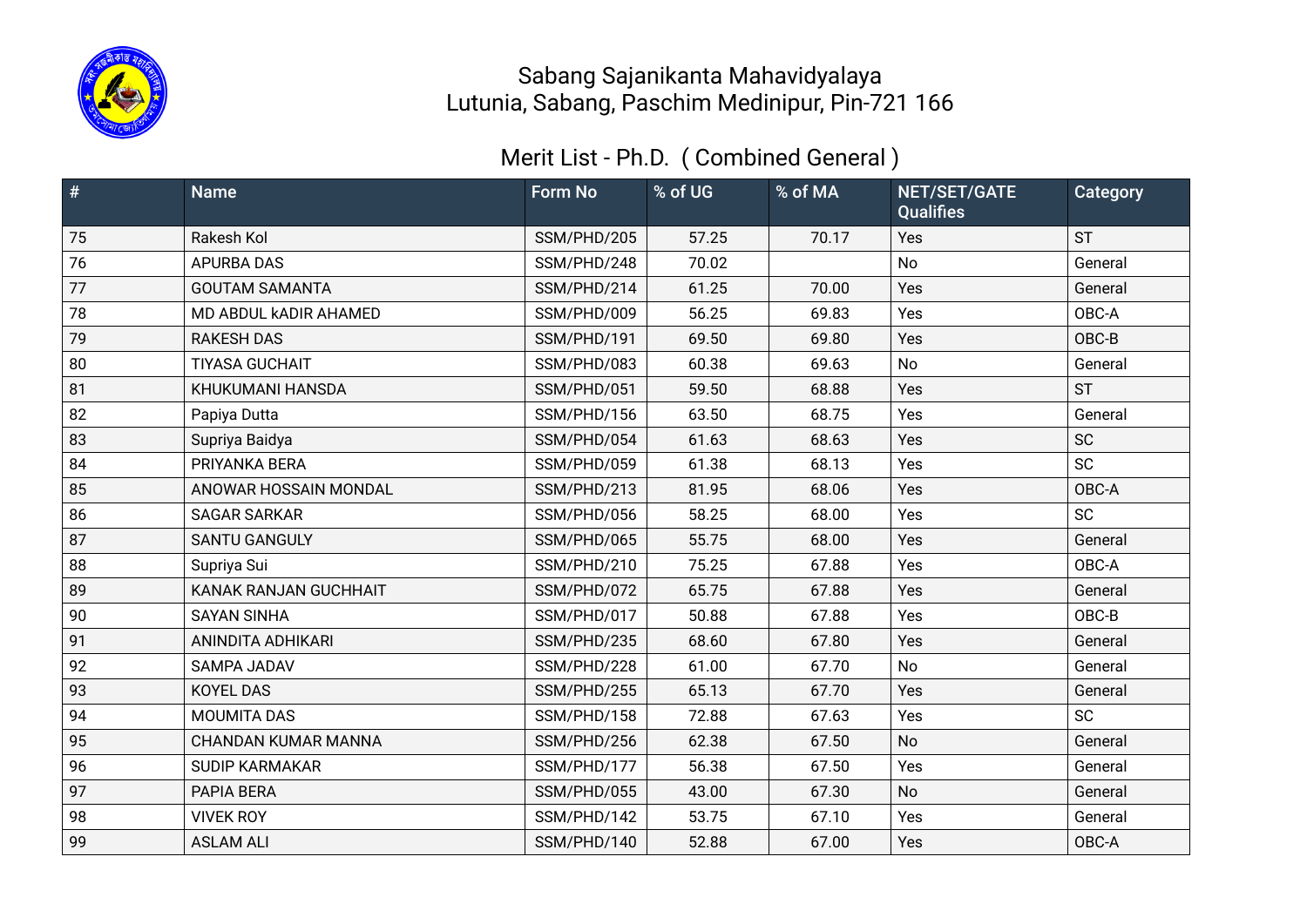

| $\vert \#$ | <b>Name</b>               | <b>Form No</b> | % of UG | % of MA | NET/SET/GATE<br><b>Qualifies</b> | Category  |
|------------|---------------------------|----------------|---------|---------|----------------------------------|-----------|
| 100        | <b>HAIMANTI ADHIKARI</b>  | SSM/PHD/052    | 64.00   | 66.90   | Yes                              | General   |
| 101        | <b>SWAPNA HALDER</b>      | SSM/PHD/226    | 56.50   | 66.80   | No                               | General   |
| 102        | <b>BIJOY HEMBRAM</b>      | SSM/PHD/204    | 52.38   | 66.80   | <b>No</b>                        | <b>ST</b> |
| 103        | <b>SUMAN CHAKRABORTTY</b> | SSM/PHD/038    | 37.00   | 66.75   | No                               | General   |
| 104        | <b>GOUR MANDAL</b>        | SSM/PHD/117    | 55.38   | 66.40   | Yes                              | <b>SC</b> |
| 105        | Sakila Khatun             | SSM/PHD/182    | 65.10   | 66.20   | Yes                              | OBC-A     |
| 106        | SUBHRA CHAKRABORTY        | SSM/PHD/070    | 78.92   | 66.00   | No                               | General   |
| 107        | <b>Tapas Chakraborty</b>  | SSM/PHD/118    | 54.63   | 65.75   | Yes                              | General   |
| 108        | <b>SAMIR HALDER</b>       | SSM/PHD/137    | 62.50   | 65.63   | Yes                              | <b>SC</b> |
| 109        | PALLABI GHOSH             | SSM/PHD/170    | 53.13   | 65.63   | Yes                              | OBC-B     |
| 110        | ANAUL HOQUE               | SSM/PHD/154    | 45.88   | 65.63   | Yes                              | OBC-A     |
| 111        | SANCHITA CHANDA           | SSM/PHD/078    | 57.75   | 65.50   | Yes                              | OBC-B     |
| 112        | <b>JAYA BANERJEE</b>      | SSM/PHD/206    | 50.75   | 65.41   | <b>No</b>                        | General   |
| 113        | Nimai Santra              | SSM/PHD/201    | 67.75   | 65.38   | Yes                              | General   |
| 114        | SONAMANI OJHA             | SSM/PHD/188    | 62.50   | 65.21   | Yes                              | General   |
| 115        | RIMPA DUTTA               | SSM/PHD/195    | 60.50   | 65.13   | Yes                              | OBC-B     |
| 116        | <b>TAMA PATRA</b>         | SSM/PHD/063    | 55.88   | 65.13   | Yes                              | General   |
| 117        | SHEULI MONDAL             | SSM/PHD/245    | 45.00   | 65.10   | <b>No</b>                        | <b>SC</b> |
| 118        | <b>SAHEB MAL</b>          | SSM/PHD/153    | 56.13   | 65.00   | Yes                              | <b>SC</b> |
| 119        | <b>AMIT KUMAR SANFUI</b>  | SSM/PHD/202    | 43.75   | 64.80   | No                               | <b>SC</b> |
| 120        | MOMI MONDAL               | SSM/PHD/196    | 63.13   | 64.79   | Yes                              | General   |
| 121        | <b>SAMIT KUMAR JANA</b>   | SSM/PHD/074    | 59.38   | 64.75   | <b>No</b>                        | General   |
| 122        | MOUSUMI JANA              | SSM/PHD/093    | 60.38   | 64.75   | Yes                              | General   |
| 123        | <b>SUKANTA BERA</b>       | SSM/PHD/168    | 64.75   |         | No                               | OBC-B     |
| 124        | PRIYANKA LAHA             | SSM/PHD/016    | 55.00   | 64.56   | Yes                              | General   |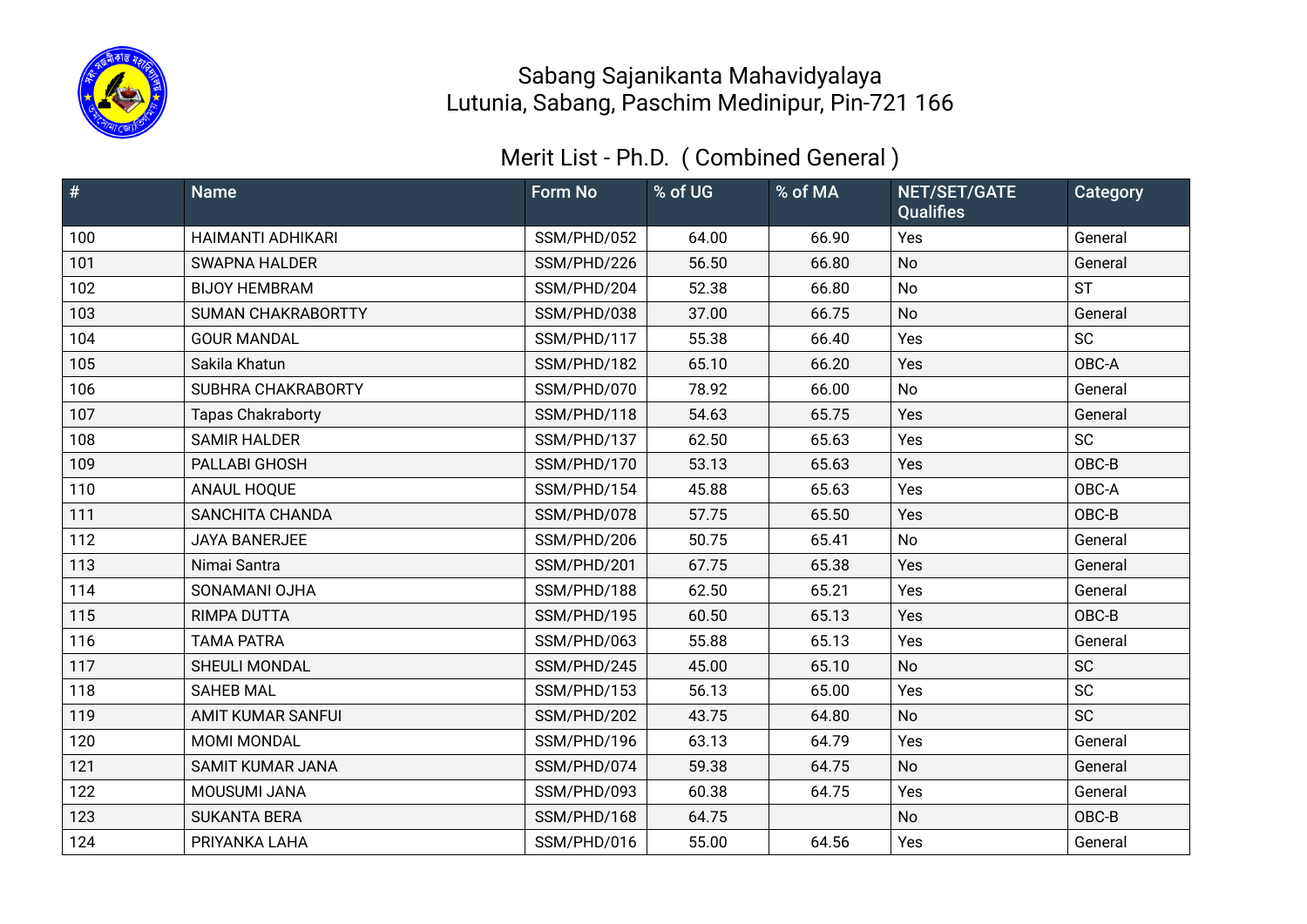

| $\vert \#$ | <b>Name</b>             | <b>Form No</b> | % of UG | % of MA | NET/SET/GATE<br><b>Qualifies</b> | Category  |
|------------|-------------------------|----------------|---------|---------|----------------------------------|-----------|
| 125        | <b>MIRA DOLAI</b>       | SSM/PHD/032    | 47.75   | 64.38   | Yes                              | <b>SC</b> |
| 126        | <b>DIPA PRAMANICK</b>   | SSM/PHD/169    | 49.75   | 64.38   | Yes                              | OBC-B     |
| 127        | PRIYANKA MONDAL         | SSM/PHD/225    | 61.00   | 64.25   | Yes                              | <b>SC</b> |
| 128        | FARUQUE AJMAL RABBANI   | SSM/PHD/215    | 68.03   | 64.10   | Yes                              | OBC-A     |
| 129        | <b>SUJIT DAS</b>        | SSM/PHD/084    | 50.50   | 64.00   | Yes                              | <b>SC</b> |
| 130        | LAXMINARAYAN JANA       | SSM/PHD/050    | 45.38   | 63.90   | Yes                              | <b>SC</b> |
| 131        | <b>SRABANTI DAS</b>     | SSM/PHD/159    | 60.38   | 63.89   | Yes                              | OBC-B     |
| 132        | <b>SUDIPTA SARKAR</b>   | SSM/PHD/157    | 55.38   | 63.88   | No                               | <b>SC</b> |
| 133        | <b>SK ASRAF ALI</b>     | SSM/PHD/045    | 61.63   | 63.88   | No                               | OBC-A     |
| 134        | <b>BINA MONDAL</b>      | SSM/PHD/181    | 62.13   | 63.75   | Yes                              | <b>SC</b> |
| 135        | MURARI MONDAL           | SSM/PHD/166    | 61.50   | 63.75   | Yes                              | <b>SC</b> |
| 136        | MD AKBAR ALI            | SSM/PHD/033    | 51.25   | 63.70   | Yes                              | OBC-A     |
| 137        | SAMAPTI DASGUPTA        | SSM/PHD/082    | 57.50   | 63.63   | Yes                              | General   |
| 138        | Rabindranath Manna      | SSM/PHD/108    | 59.25   | 63.50   | Yes                              | OBC-B     |
| 139        | PINTU DANDAPAT          | SSM/PHD/133    | 51.38   | 63.38   | Yes                              | <b>SC</b> |
| 140        | <b>SUMANTA MONDAL</b>   | SSM/PHD/148    | 60.50   | 63.25   | Yes                              | General   |
| 141        | <b>MD AFRUK SK</b>      | SSM/PHD/035    | 61.12   | 62.88   | Yes                              | OBC-A     |
| 142        | <b>RUPA KUNDU</b>       | SSM/PHD/179    | 56.13   | 62.75   | Yes                              | OBC-B     |
| 143        | <b>HARI SHANKAR DEY</b> | SSM/PHD/064    | 57.50   | 62.50   | Yes                              | General   |
| 144        | <b>BISWAJIT HALDER</b>  | SSM/PHD/060    | 41.33   | 62.38   | Yes                              | <b>SC</b> |
| 145        | <b>JHARNA BISWAS</b>    | SSM/PHD/025    | 59.00   | 62.25   | Yes                              | <b>SC</b> |
| 146        | <b>SUJIT JANA</b>       | SSM/PHD/218    | 58.88   | 62.25   | Yes                              | General   |
| 147        | <b>SANJOY GIRI</b>      | SSM/PHD/183    | 57.50   | 62.13   | Yes                              | <b>SC</b> |
| 148        | MOUMITA MONDAL          | SSM/PHD/116    | 51.50   | 62.13   | Yes                              | <b>SC</b> |
| 149        | Gurupada Jana           | SSM/PHD/219    | 56.25   | 62.13   | Yes                              | SC        |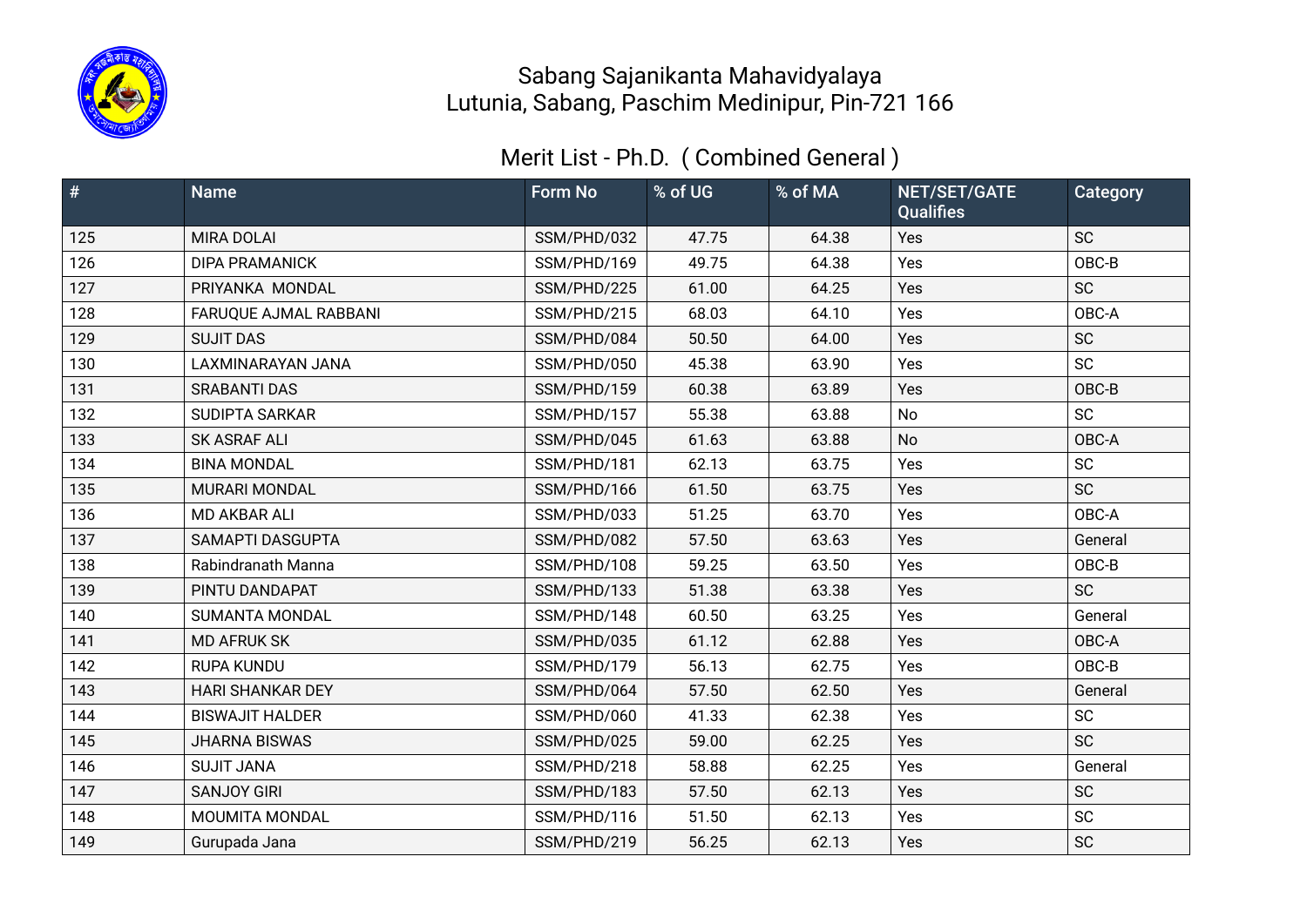

| $\vert \#$ | <b>Name</b>                | <b>Form No</b> | % of UG | % of MA | NET/SET/GATE<br><b>Qualifies</b> | Category  |
|------------|----------------------------|----------------|---------|---------|----------------------------------|-----------|
| 150        | JOLY ROY                   | SSM/PHD/189    | 64.75   | 62.00   | Yes                              | <b>SC</b> |
| 151        | <b>SANATAN MAITI</b>       | SSM/PHD/105    | 50.13   | 61.88   | Yes                              | General   |
| 152        | <b>MAYURI NANDY</b>        | SSM/PHD/178    | 54.75   | 61.50   | Yes                              | General   |
| 153        | SHARMISTHA BANDYOPADHYAY   | SSM/PHD/150    | 62.63   | 61.38   | Yes                              | General   |
| 154        | <b>KAMAL SANTRA</b>        | SSM/PHD/231    | 60.25   | 61.38   | Yes                              | General   |
| 155        | Indrajit Mukherjee         | SSM/PHD/134    | 45.88   | 61.37   | Yes                              | General   |
| 156        | Shrabani Bera              | SSM/PHD/129    | 63.75   | 61.12   | Yes                              | General   |
| 157        | <b>DEBASHREE DE GHORAI</b> | SSM/PHD/030    | 56.75   | 61.00   | <b>No</b>                        | General   |
| 158        | <b>MANJURA GHOSH</b>       | SSM/PHD/147    | 54.75   | 60.80   | Yes                              | OBC-B     |
| 159        | PUJA DOLUI                 | SSM/PHD/114    | 40.00   | 60.80   | Yes                              | <b>SC</b> |
| 160        | <b>KARTICK BHUNIA</b>      | SSM/PHD/173    | 60.75   |         | <b>No</b>                        | <b>SC</b> |
| 161        | <b>GOBINDA SAMANTA</b>     | SSM/PHD/044    | 52.63   | 60.75   | Yes                              | General   |
| 162        | <b>BABU PAL</b>            | SSM/PHD/113    | 52.00   | 60.62   | Yes                              | OBC-B     |
| 163        | <b>SANTU BAR</b>           | SSM/PHD/160    | 45.50   | 60.50   | Yes                              | <b>SC</b> |
| 164        | Ketaki Saha                | SSM/PHD/028    | 46.88   | 60.38   | Yes                              | <b>SC</b> |
| 165        | <b>SHIBNATH MURMU</b>      | SSM/PHD/110    | 48.88   | 60.25   | Yes                              | <b>ST</b> |
| 166        | SHYAMALENDU BERA           | SSM/PHD/238    | 52.63   | 60.25   | <b>No</b>                        | OBC-B     |
| 167        | <b>Biswajit Sing</b>       | SSM/PHD/224    | 51.50   | 60.10   | Yes                              | <b>ST</b> |
| 168        | <b>LITU HALDER</b>         | SSM/PHD/096    | 59.50   | 60.06   | Yes                              | <b>SC</b> |
| 169        | Sharmistha Dey             | SSM/PHD/132    | 56.88   | 60.00   | No                               | General   |
| 170        | MRINALKANTI MURMU          | SSM/PHD/098    | 54.37   | 60.00   | Yes                              | <b>ST</b> |
| 171        | RADHAKRISHNA DAS ADHIKARY  | SSM/PHD/094    | 56.63   | 60.00   | Yes                              | General   |
| 172        | <b>DIPAK SHIT</b>          | SSM/PHD/007    | 57.88   | 60.00   | Yes                              | <b>SC</b> |
| 173        | PRIYA DUTTA                | SSM/PHD/115    | 55.63   | 60.00   | Yes                              | General   |
| 174        | MANABENDRA NATH MAJI       | SSM/PHD/197    | 55.00   | 60.00   | Yes                              | General   |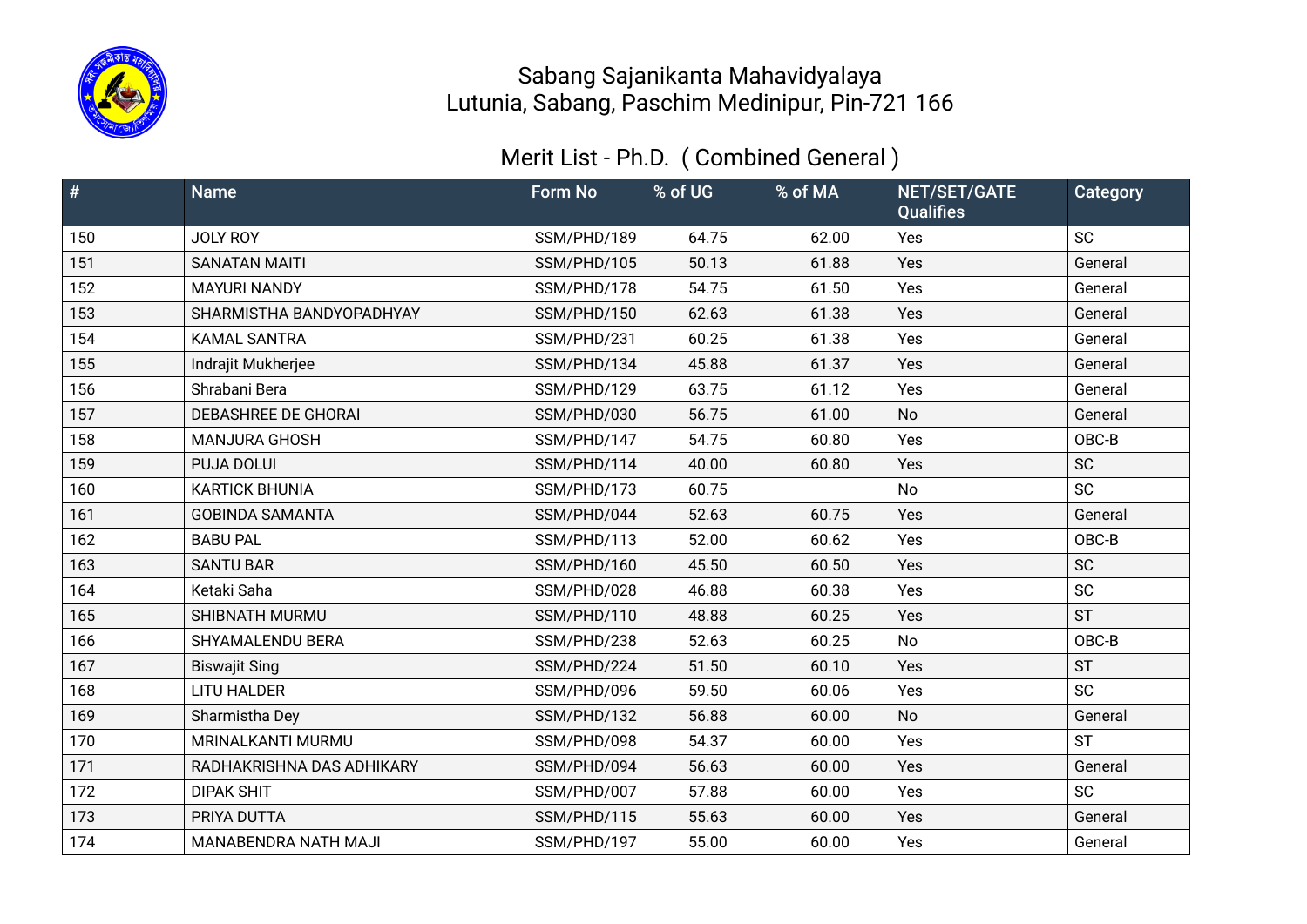

| $\vert \#$ | <b>Name</b>            | <b>Form No</b> | % of UG | % of MA | NET/SET/GATE<br><b>Qualifies</b> | Category  |
|------------|------------------------|----------------|---------|---------|----------------------------------|-----------|
| 175        | <b>SUSMITA DAS</b>     | SSM/PHD/075    | 45.88   | 59.90   | Yes                              | <b>SC</b> |
| 176        | ANDREYEE BERA          | SSM/PHD/135    | 54.25   | 59.60   | Yes                              | General   |
| 177        | <b>MANISHA NAYAK</b>   | SSM/PHD/042    | 54.37   | 59.38   | No                               | General   |
| 178        | SHIMUL BHATTACHARJEE   | SSM/PHD/085    | 67.13   | 59.25   | No                               | General   |
| 179        | PARBESH HOSSAIN        | SSM/PHD/244    | 49.88   | 58.67   | Yes                              | OBC-A     |
| 180        | <b>KABITA MONDAL</b>   | SSM/PHD/241    | 52.88   | 58.50   | Yes                              | <b>ST</b> |
| 181        | Kartik Chandra Pal     | SSM/PHD/080    | 53.25   | 58.38   | Yes                              | OBC-B     |
| 182        | <b>TANMOY SINGHA</b>   | SSM/PHD/252    | 54.25   | 58.25   | Yes                              | OBC-B     |
| 183        | <b>BARNALI SHEE</b>    | SSM/PHD/187    | 42.63   | 58.25   | <b>No</b>                        | General   |
| 184        | MOUMITA MANDAL         | SSM/PHD/092    | 52.00   | 58.13   | Yes                              | <b>SC</b> |
| 185        | Dinanath Sardar        | SSM/PHD/111    | 50.38   | 58.13   | Yes                              | <b>ST</b> |
| 186        | Akash Biswas           | SSM/PHD/130    | 61.40   | 58.00   | No                               | <b>SC</b> |
| 187        | <b>MADAN MOHAN DAS</b> | SSM/PHD/012    | 41.25   | 58      | <b>No</b>                        | OBC-B     |
| 188        | <b>TUHINA KHATUN</b>   | SSM/PHD/027    | 55.00   | 57.88   | Yes                              | General   |
| 189        | PINTU BERA             | SSM/PHD/091    | 57.13   | 57.88   | Yes                              | OBC-B     |
| 190        | <b>SUMANTA DAS</b>     | SSM/PHD/164    | 62.50   | 57.75   | Yes                              | <b>SC</b> |
| 191        | <b>NARGISA KHATUN</b>  | SSM/PHD/186    | 44.50   | 57.60   | Yes                              | OBC-A     |
| 192        | <b>DEBU DUTTA</b>      | SSM/PHD/243    | 60.25   | 57.50   | Yes                              | General   |
| 193        | <b>SUKHENDU GHANTA</b> | SSM/PHD/123    | 46.63   | 57.50   | Yes                              | General   |
| 194        | <b>BHUTAN ORAON</b>    | SSM/PHD/107    | 48.52   | 57.38   | Yes                              | <b>ST</b> |
| 195        | <b>SUSMITA DE</b>      | SSM/PHD/141    | 54.87   | 57.25   | No                               | General   |
| 196        | RAJKUMAR BHUNIA        | SSM/PHD/167    | 51.75   | 57.25   | No                               | General   |
| 197        | <b>NILADRI ROY</b>     | SSM/PHD/087    | 40.00   | 57.25   | Yes                              | General   |
| 198        | MONIDIPA MODAK         | SSM/PHD/236    | 61.88   | 57.00   | No                               | OBC-B     |
| 199        | <b>DIPANWITA SAHA</b>  | SSM/PHD/021    | 53.87   | 56.75   | <b>No</b>                        | <b>SC</b> |